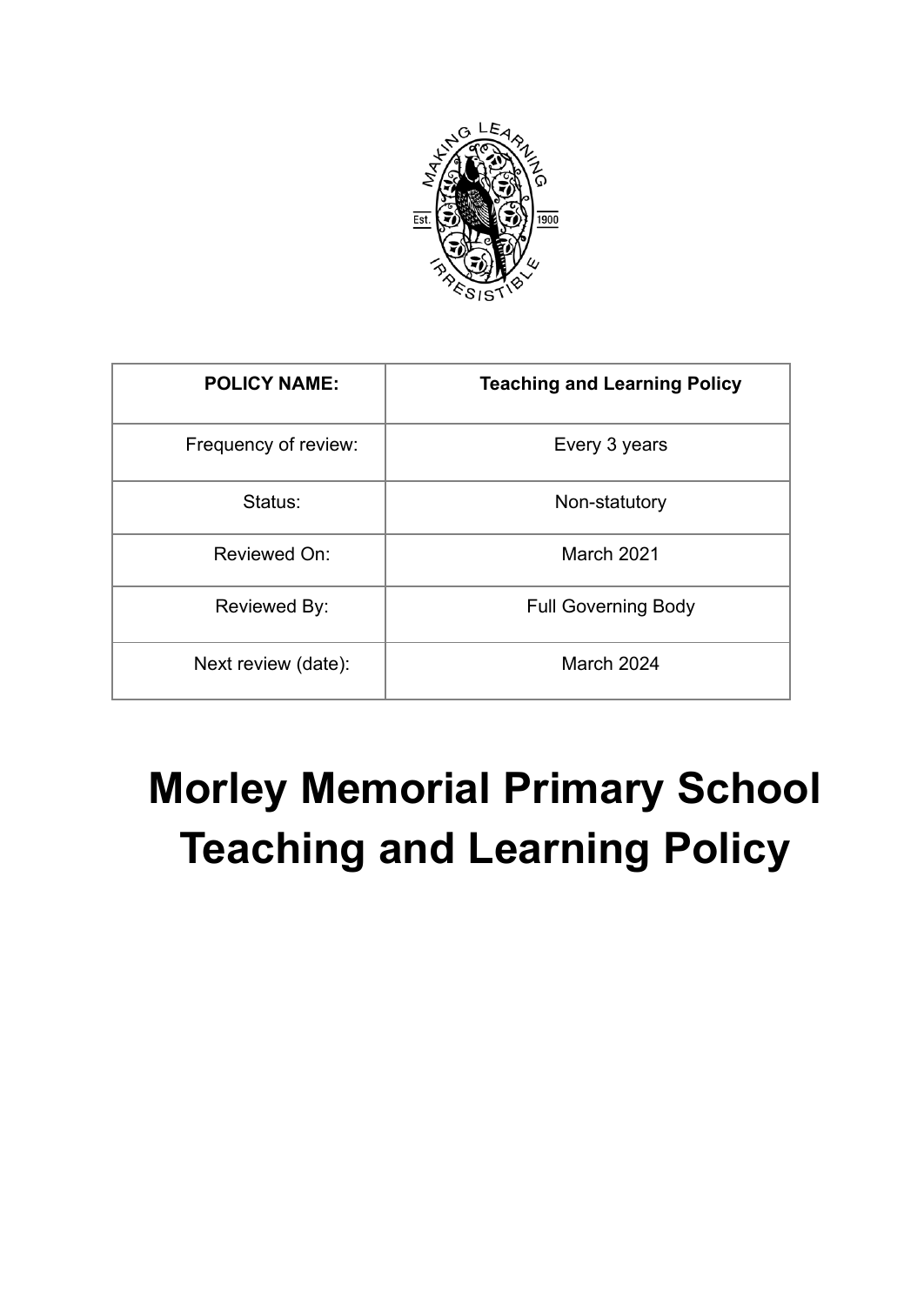#### **Introduction**

Teacher commitments and beliefs and teachers' collective self-efficacy are amongst the greatest influences on children's achievement<sup>1</sup>. Research indicates that where teaching is highly effective it can produce a difference in achievement (when compared with less effective teaching) equivalent to one year of progress. Highly effective teaching is achieved through 'inspired and passionate teachers<sup>'2</sup> delivering thoughtfully structured lessons in which ideas are communicated clearly.

As well as affirming our commitment to developing teacher expertise, this teaching and learning policy aims to set out what we believe highly effective practice to be at Morley. It describes the characteristics of effective teaching and learning and the associated procedures for planning, assessing and reporting. (See our Marking and Feedback policy for further detail.) It is based upon the principles of 'Visible Learning' (a synthesis of a large body of research meta-analyses) alongside other relevant pedagogical research and texts.

#### **Ethos**

For highly effective learning to take place, learners must feel safe and supported and must develop appropriate learning behaviours and dispositions. **The combination of effective teaching and effective learning leads to sustained progress over time**. Excellent teaching should nurture curiosity and develop the whole child, including personal and social skills, academic ability and, crucially, 'learning dispositions'. Learning dispositions are habits of thinking cultivated over time that promote pupil engagement and lead to further progress. Our curriculum is much wider than the statutory National Curriculum: through effective teaching we aim to nurture the development of attributes such as aspiration, kindness, respect and creativity as well as developing knowledge and deep understanding of a wide range of subjects.

We ask that all teachers and teaching assistants who choose to work with us share our belief that *all children can make progress* and to commit to developing a trusting classroom climate where pupils feel secure and able to learn, and *both teachers and learners are clear about what is being learnt and how.* This is the essence of 'visible learning'. The core purpose of the work of all school staff is to have a positive impact on children's social development, learning habits and academic achievement.

## **Learning Dispositions**

Excellent learners apply effective habits of thinking, understand how to learn, are able to understand and explain progress, and seek, receive and act on feedback<sup>3</sup>. At Morley, we encourage everyone in our community (including staff, parents and children) to use a consistent vocabulary when talking about the characteristics of effective learners. We believe that learners learn best when they cultivate the following habits:

● *Curiosity* – children are given the opportunity to ask and answer deep and complex questions and have access to teaching, curricula and resources which inspire meaningful engagement

<sup>1</sup> <http://www.visiblelearningmetax.com/Influences>

<sup>2</sup> *Visible Learning Plus Foundation Workbook, p.36*

<sup>3</sup> *Visible Learning Plus Foundation Workbook*, p.19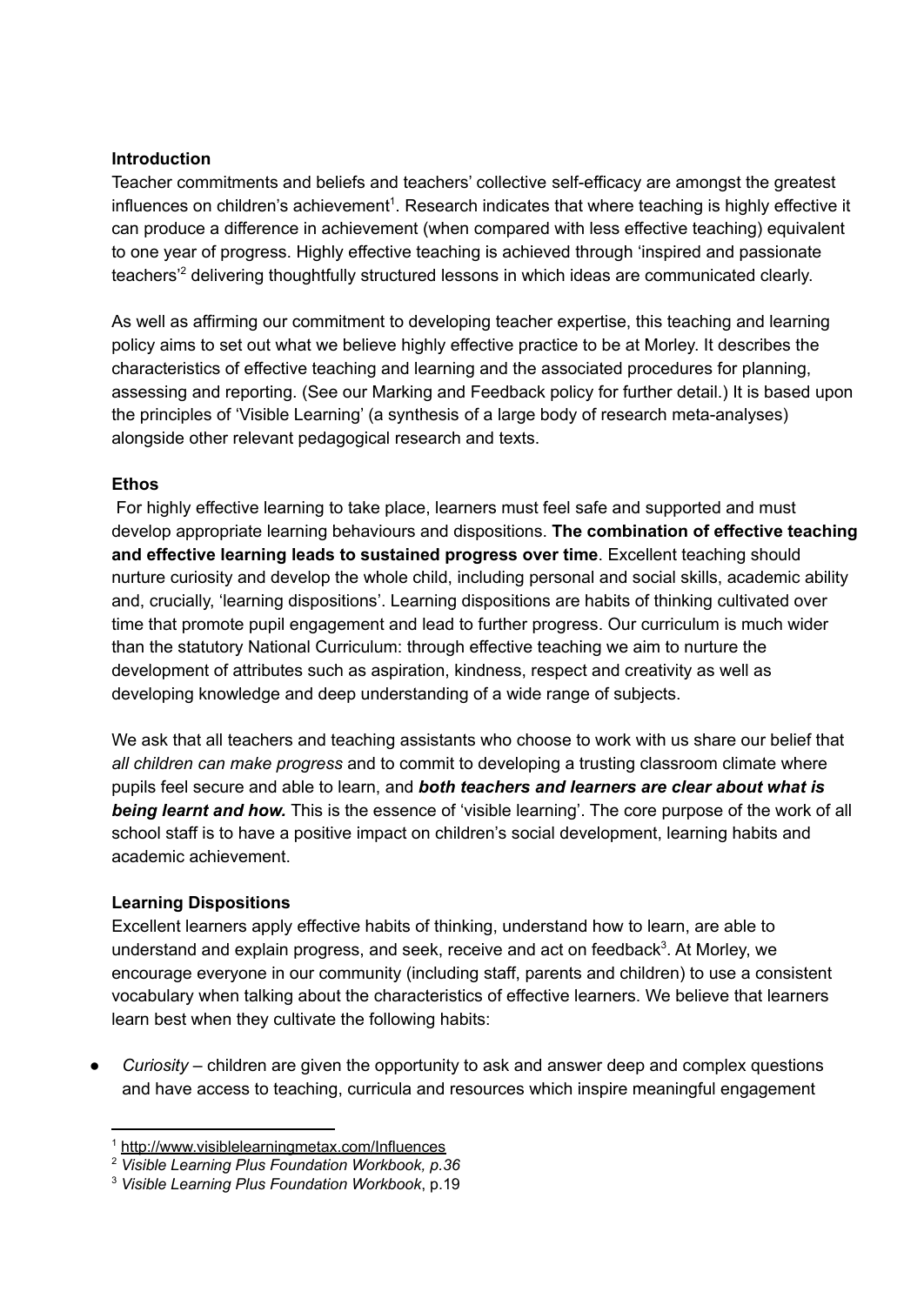with their topics (including the opportunity to carry out their own research and investigations, where appropriate)

- *Courage* there is a positive classroom climate which encourages challenge, celebrates effort and teaches children to view mistakes as opportunities for learning; children are supported to engage in new experiences, including performing in front of others (for example, when participating in the Shakespeare Schools' Festival)
- *Resilience* children are encouraged to persist when learning activities are challenging, to try new strategies and to welcome feedback from teaching staff and peers
- *Motivation* children are explicitly taught to appreciate the value and purpose of learning (both generally and in specific relation to the content of individual lessons or units) and to recognise that effective learning involves hard work; they are encouraged to set ambitious goals and work towards them
- *Collaboration* there is a balance in provision which allows for independent work and genuine opportunities for collaboration; children are explicitly taught how to work effectively as a group and age-appropriate guidance and structures are put in place to support them (such as 'rules for talk' or 'reciprocal teaching roles'); there is an emphasis upon oracy and a classroom culture in which children habitually give and receive peer feedback
- *Reflection* children are encouraged to reflect upon their own learning and use this knowledge to further improve their work; they are taught, in ways appropriate to their age and stage of development, how to become 'assessment-capable<sup>'4</sup> and recognise their own progress and areas for development within lessons and over time

## **Conditions for learning**

In addition to cultivating the habits outlined above, we believe that learners learn best when the following conditions are consistently met:

- Children have the opportunity to demonstrate progress in a range of ways
- There is a positive classroom climate with high levels of engagement and concentration as well as relational trust<sup>5</sup> between all members of the school community
- Children have the opportunity to acquire knowledge and skills and master these both within the lesson and over time

## **High quality teaching**

We believe that high quality teaching is characterised by clarity, coherence and responsiveness to learners' needs. In the best lessons, we see a sense of 'flow'; there are high levels of engagement and motivation, there is high quality discussion (with pupils doing much of the talking) and teachers use their planning flexibly alongside their expert knowledge to address misconceptions or respond to unexpected progress. At Morley, we expect our 'inspired and passionate' teachers to consider the following aspects of effective teaching in most lessons:

## 1. *Positive classroom climate*

There is a positive climate for learning which is fair and there is a clear sense of mutual trust and respect. Children understand they are there to learn and be challenged and demonstrate behaviour which enables this to happen. Displays and other resources in the learning environments are used

<sup>4</sup> *Visible Learning Plus Foundation Workbook,* p.19

<sup>5</sup> *Visible Learning Plus Foundation Workbook*, p.45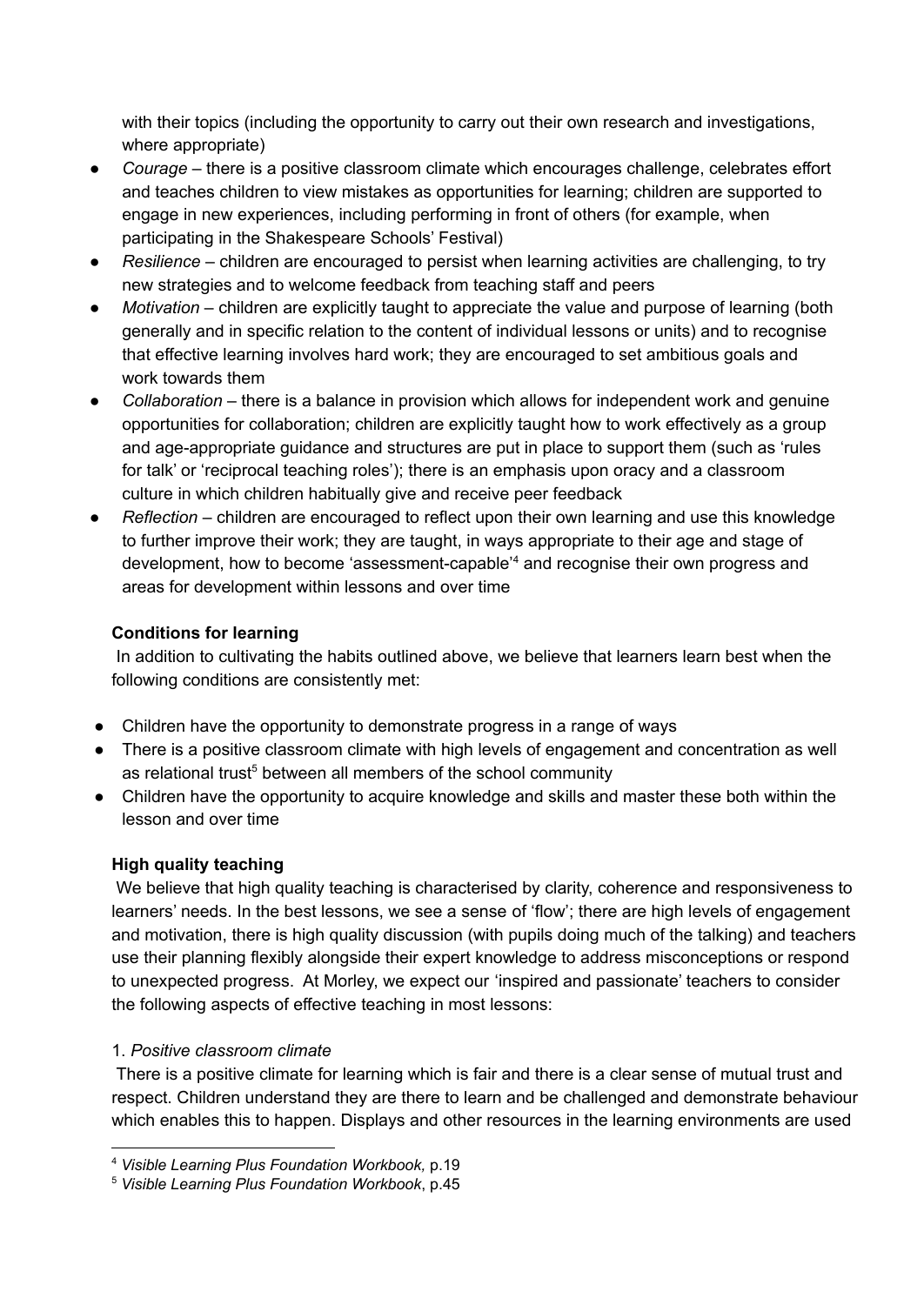to support and enable learners. When entering the classroom, learners are engaged quickly and there is a clear focus which they can explain. All members of the classroom community are engaged in and committed to learning: additional adults make a significant and positive contribution to the children's progress.

## 2. *High quality talk*

Research by Neil Mercer<sup>6</sup>, Robin Alexander and many others, including organisations such as Voice 21<sup>7</sup>, has emphasised the essential role of oracy in advancing pupils' thinking: "the function of talk in classrooms is cognitive and cultural as well as social"<sup>8</sup>. The domination of teacher talk can lead to lower levels of engagement and so effective teachers "engage in dialogue, not monologue."  $9$  Teachers are encouraged to be "activators"<sup>10</sup> rather than "facilitators", modelling, directing and scaffolding high-quality talk. Wherever possible, teachers are encouraged to adopt a dialogic approach with rich questions and talk which probes children's thinking and understanding.

## 3. *High expectations and challenge*

Lessons are aspirational in tone, instilling a motivated and resilient attitude: children are prepared to rise to the challenge that the learning may bring. This is clearly articulated by the teacher, who sets challenging tasks<sup>11</sup> that demand both surface level knowledge and deep understanding. In order for learning to take place, the learner needs, at some point, to be in a state of 'not knowing' but having a desire and commitment to find out more. Activities should therefore be stimulating, encompassing first-hand experiences and, where appropriate, provide opportunities for real-life problem-solving.

# 4. *Expert knowledge and teacher clarity*

Teachers demonstrate strong subject knowledge and teaching strategies are carefully chosen to enable children to attain the success criteria. Teachers pay "deliberate attention"<sup>12</sup> to articulating the learning intentions and success criteria with clarity. They use expert knowledge to identify and address potential barriers to learning so that all children make progress. Planning and teaching recognises the needs of all pupils including vulnerable pupils and also the most able; planning focuses upon pupil progress but is used flexibly enough to allow teachers to respond to unexpected progress or misconceptions.

# 5. *Explicit teaching of learning strategies and dispositions*

Effective teachers understand "the critical role of teaching appropriate learning strategies"<sup>13</sup> as well as making explicit reference to relevant learning dispositions (which are also displayed in the learning environment). This teaching of metacognition should be embedded within meaningful and challenging learning activities; as well as curriculum content children must be taught "effective procedures for learning the content" which over time are internalised into "productive 'habits of

<sup>6</sup> <https://www.cam.ac.uk/research/discussion/why-teach-oracy>

<https://voice21.org/>

<sup>8</sup> <https://robinalexander.org.uk/dialogic-teaching/>

<sup>9</sup> *Visible Learning Plus Foundation Workbook*, p.61

<sup>10</sup> *Visible Learning Plus Foundation Workbook*, p.36

<sup>11</sup> Fisher, Frey & Hattie (2017), *Teaching Literacy in the Visible Learning Classroom*, p.36

<sup>12</sup> Fisher, Frey & Hattie (2017), *Teaching Literacy in the Visible Learning Classroom*, p.36

<sup>13</sup> Fisher, Frey & Hattie (2017), *Teaching Literacy in the Visible Learning Classroom*, p.36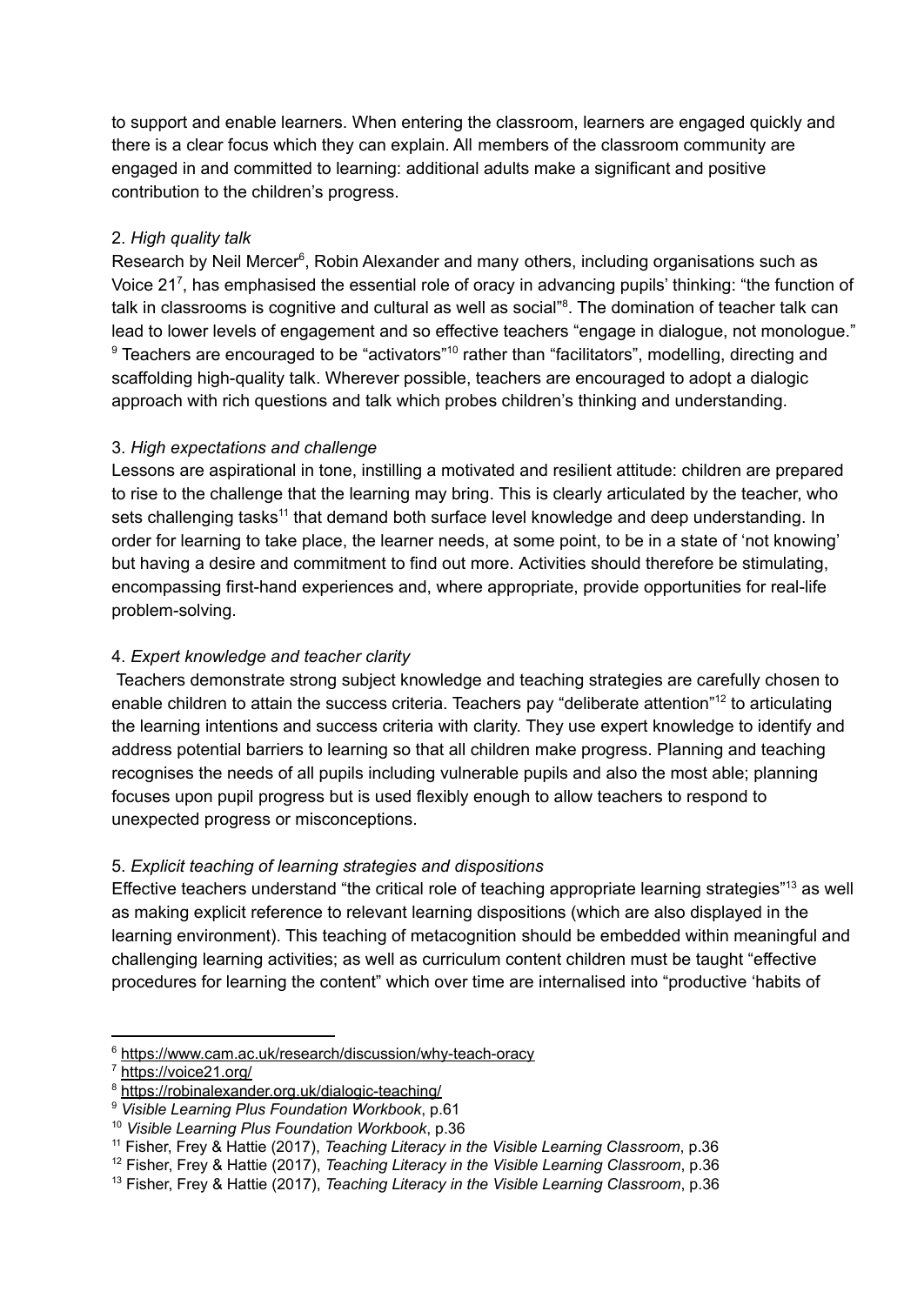mind' that they can apply on their own to learn new concepts"<sup>14</sup>. Consideration is given at the planning stage to the cultivation of positive learning behaviours; these behaviour expectations are well-established in the classroom environment.

#### 6. *Opportunities for deliberate practice*

In order to master a skill, deliberate practice is an essential requirement because "spaced and […] interleaved retrieval practice helps long-term memory consolidation."<sup>15</sup>Teachers plan "multiple opportunities"<sup>16</sup> for children to concentrate on and practice key skills and children can explain the value of deliberate practice in improving and refining their skills. Teachers use direct instruction in combination with deliberate practice in order to promote "acquisition, consolidation and transfer of learning through intentional lesson design that uses an explicit approach"<sup>17</sup>. Persistent effort is celebrated, using the vocabulary of our learning dispositions – teachers praise 'resilient' and 'motivated' learners.

## 7. *Rapid, formative feedback*

Formative feedback is used to raise achievement. Teachers consider where the children are going in their learning, how they are getting on and what their next steps might be<sup>18</sup>: children receive feedback accordingly, which moves their learning on. Feedback is given at an appropriate stage (task, process or self-regulation) for the phase of learning taking place: children may receive feedback on how well a task has been performed, whether the strategies they used were effective or how they might identify what to do next to progress. Whilst descriptive praise may be used to encourage desired behaviours and motivate learners, feedback is more frequently focussed upon the learning, rather than praising the individual.

## 8. *Reflection*

Teachers and children evaluate the effectiveness of the lesson and their learning. Learners are supported in assessing the success of their work, ascertaining whether they have attained their goals, and identifying targets for improvement. They use age-appropriate tools to support them in this, such as success criteria or rubrics. Children are able to articulate *what* they have learned and also *how* they have learned. With support, they are able to reflect on the strategies they have used and identify where to go next. Lessons have a good pace but routinely include opportunities for reflection and self-evaluation to allow mastery.

Teachers habitually evaluate their own practice, recognising that "their fundamental task is to evaluate the effect of their teaching on students' learning and achievement"<sup>19</sup>. They see themselves as 'evaluators' and 'change agents' - capable of extending their knowledge, refining their practice (in response to pupil feedback and assessment data) and bringing about meaningful development in teaching practice. There is an established culture of openness to feedback from children, colleagues and leaders. Procedures such as peer reviews and working groups allow for professional dialogue and collaboration between teachers, whilst teacher research 'impact cycles'

<sup>14</sup> Nuttall (2007) *The Hidden Lives of Learners,* p.163

<sup>15</sup> Didau & Rose (2016) *What Every Teacher Needs to Know About Psychology,* p.118

<sup>16</sup> Fisher, Frey & Hattie (2017), *Teaching Literacy in the Visible Learning Classroom*, p.36

<sup>17</sup> Fisher, Frey & Hattie (2017), *Teaching Literacy in the Visible Learning Classroom*, p.73

<sup>18</sup> *Visible Learning Plus Foundation Workbook, p.45*

<sup>19</sup> *Visible Learning Plus Foundation Workbook*, p.57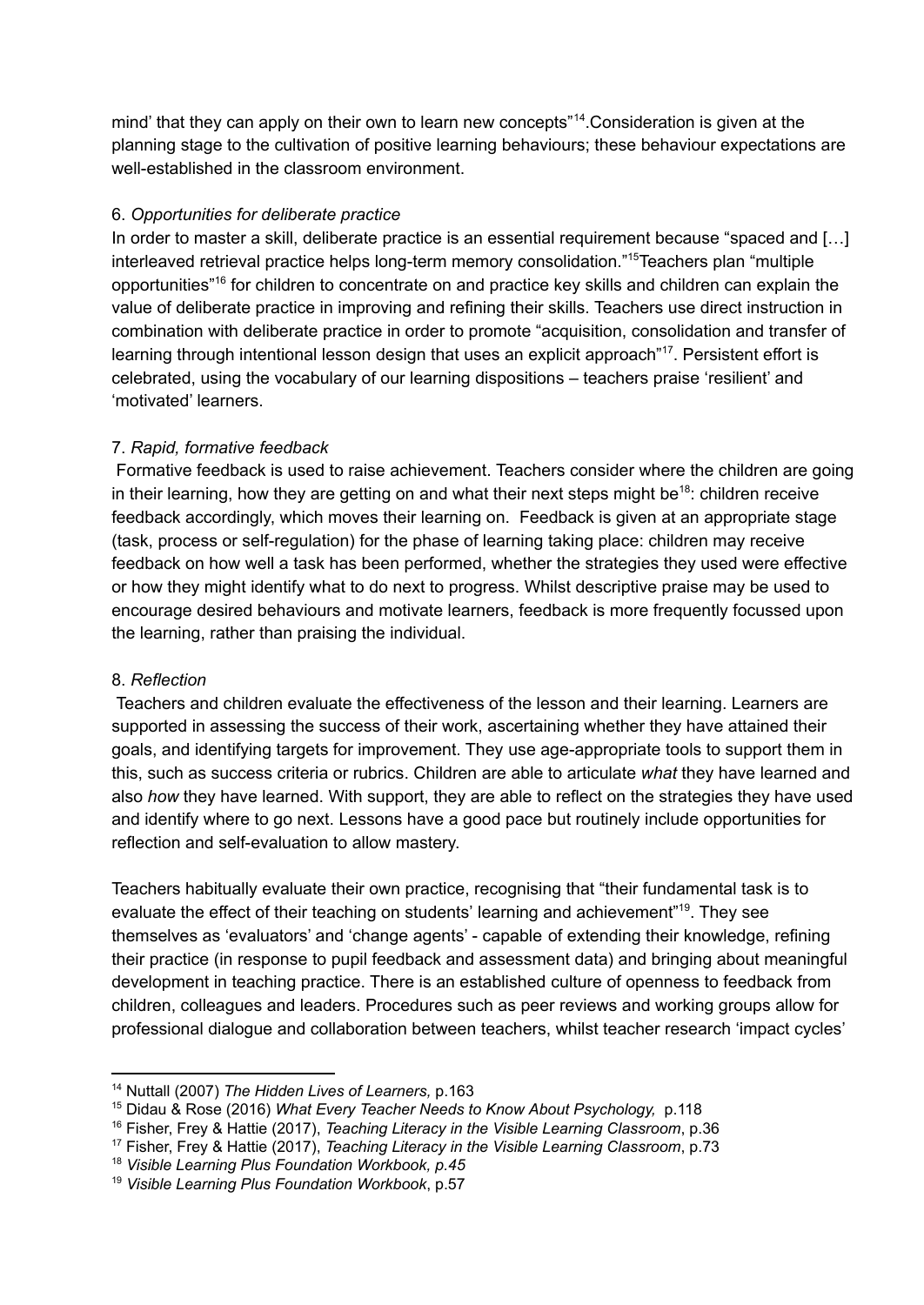gather evidence to support teachers in evaluating the impact their teaching is having on children's learning.

## **Planning for progress**

Effective planning provides the "architecture for pupils' learning"<sup>20</sup> and, given the high effect size of "teacher clarity<sup>'21</sup>, it is essential that lessons are thoughtfully structured. Effective teachers are adept at "organising the ideas in a lesson plan in a coherent way so that students will understand and remember<sup>"22</sup> - the planning process formalises and records teachers' professional decisions about how to sequence their teaching appropriately to maximise progress.

Effective lesson planning requires:

- a coherently sequenced curriculum
- in-depth subject knowledge and understanding of relevant pedagogy
- careful selection of material according to information about children's existing understanding (through judicious use of formative and summative assessment analysis)
- a culture of teacher collaboration and critique

There are three critical questions which all planning should address:

1) *Where are they going? (*What are the desired levels of performance at the end of the lesson or teaching sequence?)

2) *How are they going?* (What are the current levels of performance and/or prior achievement and how will this be built upon?)

3) *Where to next?* (What is the progression from this point?) *23*

Lesson planning should begin with a solid understanding of what the pupils already know. For those who are not yet meeting age-related expectations, strategies to accelerate progress need to be considered. The target is for teaching to close the gap. This will require consideration of children's knowledge but also, crucially, the learning process.

By planning targeted learning the teacher should have a clear sense of what is to be learned (learning intention) and how they will know if the desired learning has been achieved (success criteria) and this will need to be shared with the learners themselves. Learning intentions and success criteria "contribute greatly to teacher clarity", but only if they are "adequately and consistently communicated to students." $24$  Learning intentions do not always need to be shared at the beginning of the lesson but children must be clear about what they are learning, why and how.

## **Medium term planning**

Medium term plans provide an overview of the curriculum content covered within each topic. Where possible, they should include a 'WOW' event at the beginning to inspire and enthuse

<sup>20</sup> Myatt, (2018), *The Curriculum: Gallimaufry to Coherence*, p.38

<sup>21</sup> <http://www.visiblelearningmetax.com/Influences>

<sup>22</sup> Willingham, (2009), *Why Don't Students Like School,* p.66

<sup>23</sup> *Visible Learning Plus Foundation Workbook, p.45*

<sup>24</sup> Fisher, Frey & Hattie (2017), *Teaching Literacy in the Visible Learning Classroom*, p.49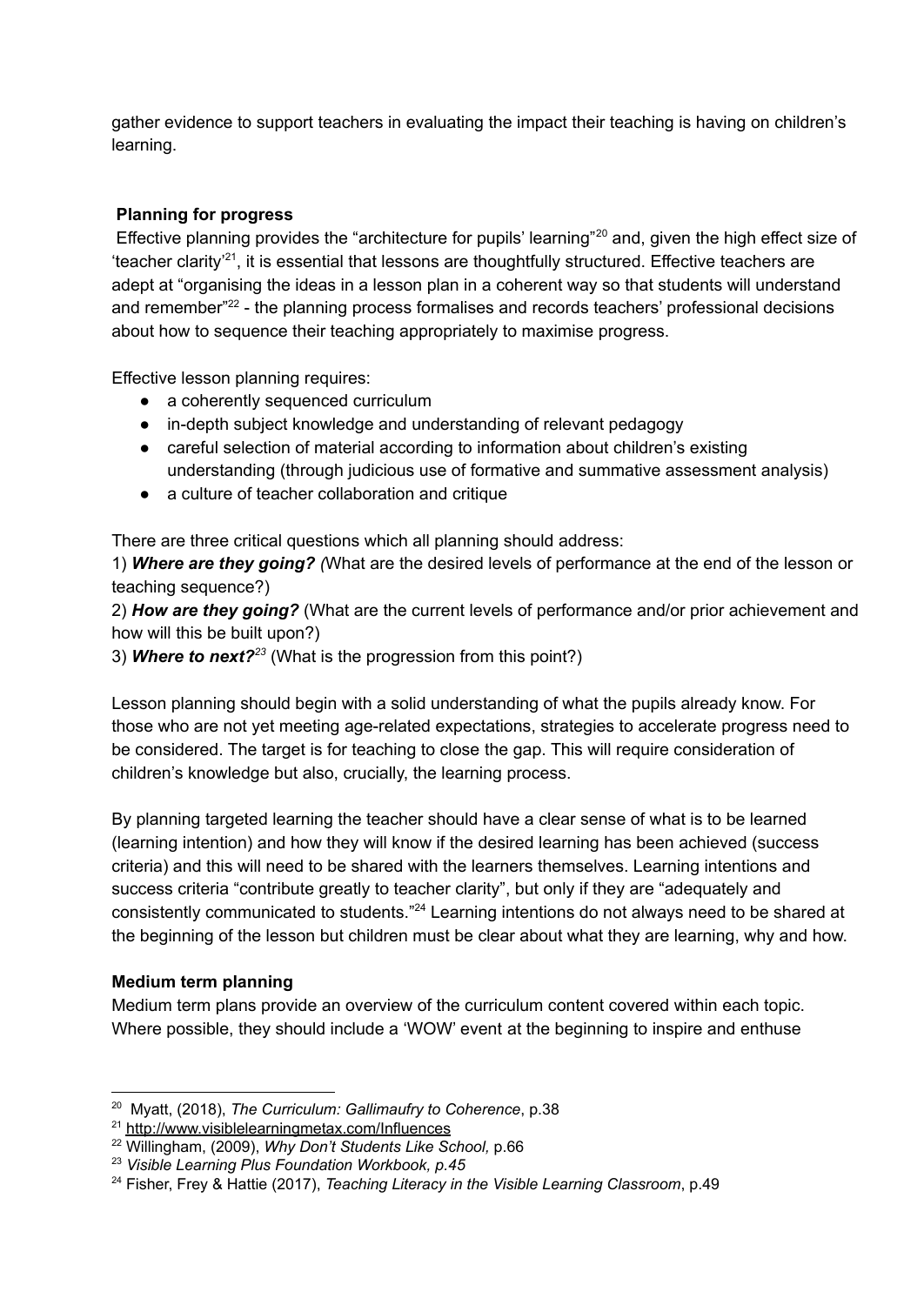children about the topic and a planned opportunity for children to present and share their learning towards the end.

Maths is planned using 'White Rose' teaching sequences and English is planned with high quality texts at the heart of most units and 'No-Nonsense Spelling' teaching sequences throughout the year in Years 2 - 6. Early Years and Year 1 and 2 use the 'Letters and Sounds' scheme to plan phonics sessions. Objectives for all subjects are drawn from the National Curriculum Programmes of Study. Medium term planning is stored centrally on the Google Drive.

#### **Long-term planning**

The school curriculum long-term planning ensures that from Early Years right to the end of Year 6 children are taught the requirements of the Early Years Foundation Stage Curriculum, the National Curriculum, the Cambridge Agreed Syllabus for RE and the Cambridgeshire Personal Development programme curriculum. We endeavour to make links between subjects and often teach cross-curricular topics which make connections between subjects and prior experiences to build up knowledge and skills over time. Topics are chosen to support the teaching of specific skills as well as to inspire curiosity and to stimulate creativity. Subject leaders liaise with colleagues to ensure that the medium-term plans produced provide appropriate progression. All long term plans are published on the school website and working documents are stored on the Google Drive.

#### **Short term planning**

We are mindful of the workload challenges detailed in the Independent Teacher Workload Report 'Eliminating Unnecessary Workload Around Planning and Teaching Resources' (March 2016)<sup>25</sup>. Effective planning underpins high quality teaching but should not be unnecessarily burdensome. Good quality medium-term planning has been constructed, reviewed and refined to provide sufficient detail for most teachers to deliver effective lessons. Consideration will need to be given to target groups, and the range of needs specific to the class but separate written daily plans do not need to be produced.

## **Marking and feedback**

The purpose of marking is to provide the child with effective feedback about their work: how far did they meet the learning objective and what can they do to move closer to achieving the desired goal? As with planning, the three crucial questions to address are "W*here am I going? How am I* going? Where to next?<sup>"26</sup> Feedback should be relevant, timely and meaningful: "just in time, just for me, information delivered when and where it can have the most effect" $27$ . This may be given verbally or in writing. Teachers use the code 'VF' to indicate where this has happened verbally.

## **Feedback in lessons**

Where appropriate, it can be helpful to give feedback during the lesson where the feedback can bring about changes before a task is finished. It is essential, however, that feedback is tailored to match the children's progress through a sequence of learning: "over time the quantity and frequency of feedback should be reduced to allow students to internalise the procedures for

<sup>&</sup>lt;sup>25</sup>[https://assets.publishing.service.gov.uk/government/uploads/system/uploads/attachment\\_data/file/5](https://assets.publishing.service.gov.uk/government/uploads/system/uploads/attachment_data/file/511257/Eliminating-unnecessary-workload-around-planning-and-teaching-resources.pdf) [11257/Eliminating-unnecessary-workload-around-planning-and-teaching-resources.pdf](https://assets.publishing.service.gov.uk/government/uploads/system/uploads/attachment_data/file/511257/Eliminating-unnecessary-workload-around-planning-and-teaching-resources.pdf)

<sup>26</sup> *Visible Learning Plus Foundation Workbook*, p.45

<sup>27</sup> *Visible Learning Plus Foundation Workbook*, p.45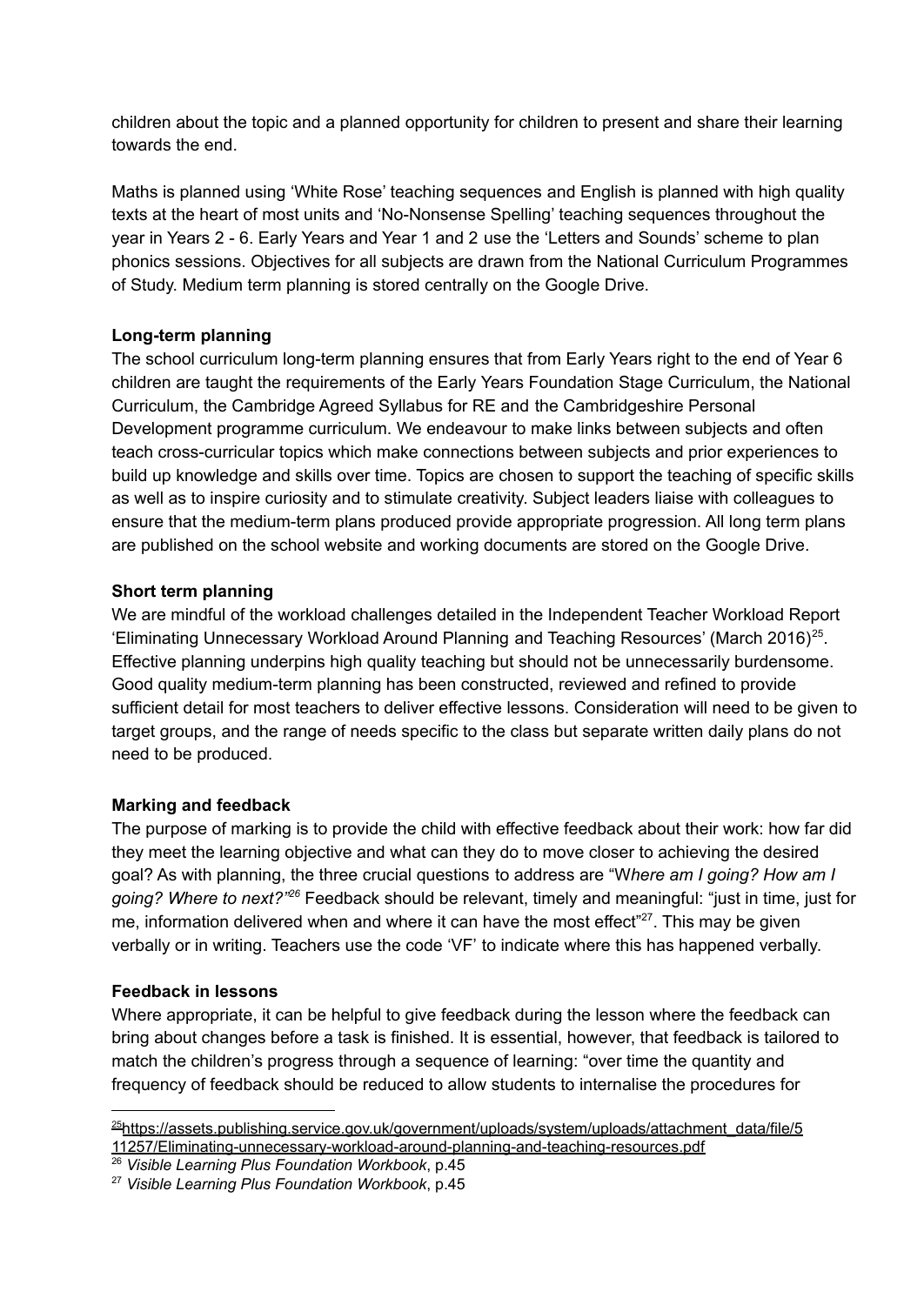successfully retaining and transferring what they have learnt"<sup>28</sup>. This avoids children's over-reliance on teacher feedback negatively impacting upon the learning process: "Feedback that is given too immediately and too frequently can lead learners to overly depend on it as an aid during practice."  $29$  Teachers use their professional judgement to strike a balance between effectively guiding pupils with clear, immediate feedback and allowing sufficient independence for real learning to take place.

During lessons, some immediate feedback will be required to ensure a high standard of written work is produced and all adults are expected to support children through intervention marking, addressing 'non-negotiables' such as spelling, handwriting and grammar in writing or systematic recording in maths.

## **In-depth or 'close-the-gap' marking**

We value marking where the children have a chance to respond and improve their work. Therefore we focus our marking in these key areas. **This means that not all work will be marked in detail,** in line with recommendations from the 'Eliminating unnecessary workload around marking' Independent Review (March 2016)<sup>30</sup>. Others may be self-marked, marked by a partner or discussed as a whole class.

When we use in-depth or close-the-gap marking, we use a green highlighter, tick or double tick the part of the work which best meets the learning objective. We indicate with an orange highlighter where some improvement can be made, then make suggestions for this improvement.

## **Responding to feedback**

Teachers should plan explicit opportunities and time for children to respond to in-depth marking. Where they expect children to respond, teachers place a symbol in the child's book which correlates with one of a range of activities displayed on the whiteboard during feedback response time. The activity and associated feedback will be tailored to the particular needs of the child, depending on their stage within the sequence of learning and will provide task, process or self-regulatory prompts $^{31}$ .

# **Types of Feedback**

# 1. *Task prompt*

This type of feedback is directive: it identifies how well a task has been completed and provides specific guidance on what to improve and how.

For example, *"You have not started your second sentence with a capital letter. You need to correct this so that all your sentences begin with capital letters."*

*"You have not sequenced the events correctly in your third paragraph. Your next step is to go back to your plan and check the order of events before you rewrite this section."*

<sup>28</sup> Didau & Rose, (2016), *What Every Teacher Needs to Know about Psychology,* p.85

<sup>29</sup> Soderstrom & Bjork, (2013) 'Learning Versus Performance: An Integrative Review' in *Perspectives on psychological science : a journal of the Association for Psychological Science*

<sup>&</sup>lt;sup>30</sup>[https://assets.publishing.service.gov.uk/government/uploads/system/uploads/attachment\\_data/file/5](https://assets.publishing.service.gov.uk/government/uploads/system/uploads/attachment_data/file/511256/Eliminating-unnecessary-workload-around-marking.pdf) [11256/Eliminating-unnecessary-workload-around-marking.pdf](https://assets.publishing.service.gov.uk/government/uploads/system/uploads/attachment_data/file/511256/Eliminating-unnecessary-workload-around-marking.pdf)

<sup>31</sup> *Visible Learning Into Action Foundation Workbook,* p.49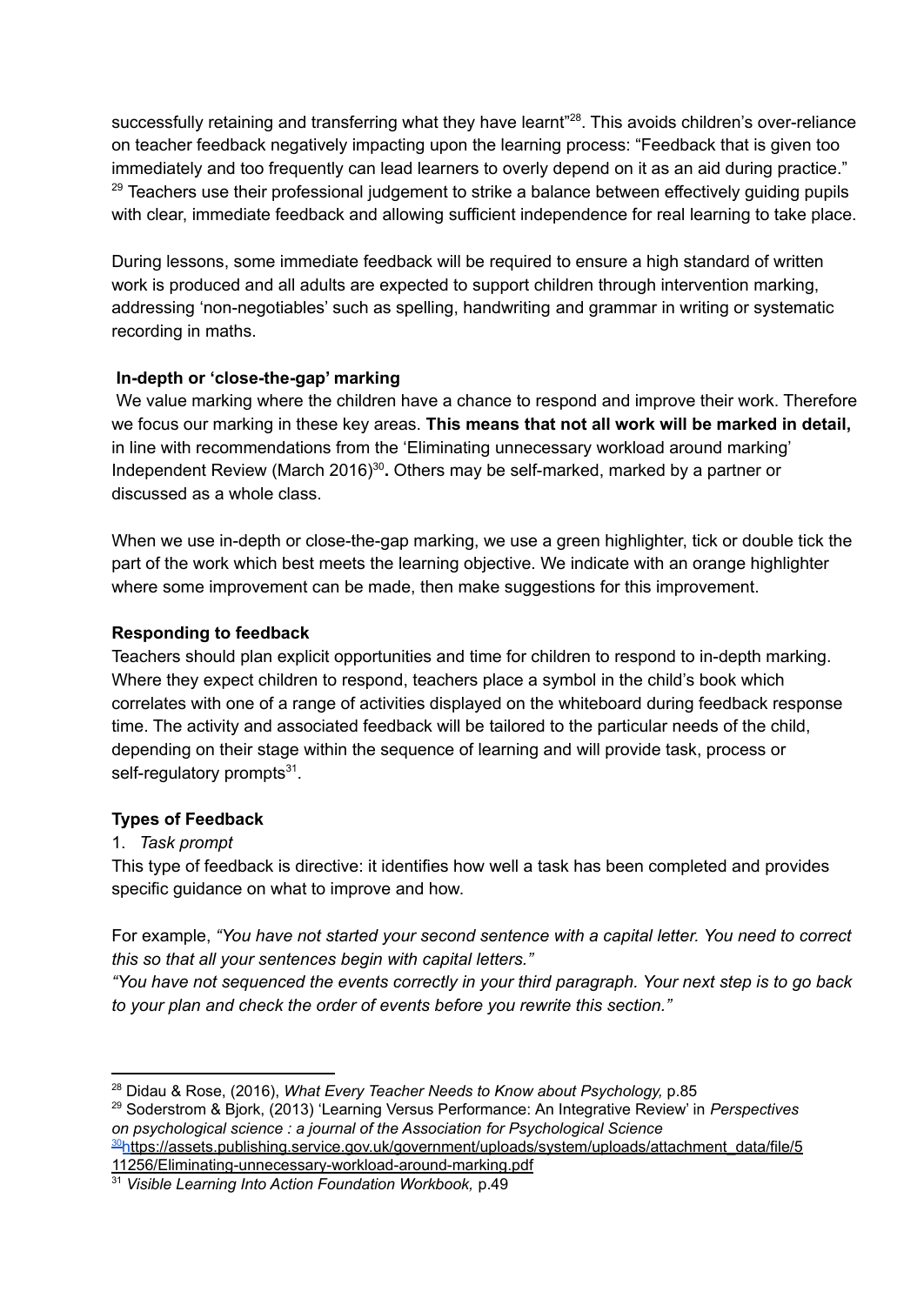## 2. *Process prompt*

When the pupil has some degree of proficiency, this type of prompt is suitable to provide some scaffolding for further improvement - it suggests strategies (or resources) to help with refining work, rather than specifying actions or providing solutions. For example, *"Remember to check for capital letters at the beginning of every sentence - use our proof-reading checklist to help." "Remember* that we are working on seguencing - can you identify where this has gone wrong? Use your plan to *help you."*

# 3. *Self-regulatory prompt*

This type of feedback supports students to "monitor, direct and regulate actions towards the learning goal" $32$ ; it assumes a high degree of proficiency and acts as a reminder to use existing strategies to reflect upon and refine their own learning. For example, *"Do you think your sentences have met all the success criteria, including our non-negotiables?" "Self-assess your draft using the success criteria and the exemplars. What might you do differently next time?"*

## **Aims of Assessment**

Assessment is integral to effective planning and teaching. It is the "process of gaining insight into what our pupils know, understand and can do as a result of what we have taught them" $^{33}$  and it gives class teachers vital information about children's starting points. This enables all adults working with children to provide the necessary teaching to reinforce and extend their knowledge, understanding and skills in a coherent, meaningful way which is appropriate for their ability level. Assessment identifies misconceptions and points toward next steps, maximising the opportunities for progress. **The primary purpose of all of our assessment is to inform our planning and teaching .**

Specifically, assessment at Morley achieves the following aims:

- To identify the areas of the curriculum on which particular individuals, groups or cohorts require further teaching or support.
- To identify children's existing prior knowledge before beginning a new activity.
- To judge the effectiveness of a block of teaching.
- To help teachers, parents and children track progress over time.
- To empower children with information about their own progress in order to engage them further in the learning process, creating 'assessment-capable' learners.

# **Forms of Assessment**

At Morley we use a range of assessment strategies and a mixture of both formative and summative assessment.

# *Formative Assessment*

Formative assessment refers to assessment activities which yield information "to be used as feedback to modify the teaching and learning activities [...] such assessments become formative when the evidence is actually used to adapt the teaching to meet the needs of students" $^{34}$ . As such, formative assessment is ongoing and evident in most lessons, helping shape children's

<sup>32</sup> *Visible Learning Into Action Foundation Workbook,* p.49

<sup>33</sup> Myatt (2018) *The Curriculum: Gallimaufry to Coherence*, p.54

<sup>34</sup> Black & Wiliam (1998) *Inside the black box: Raising standards through classroom assessment*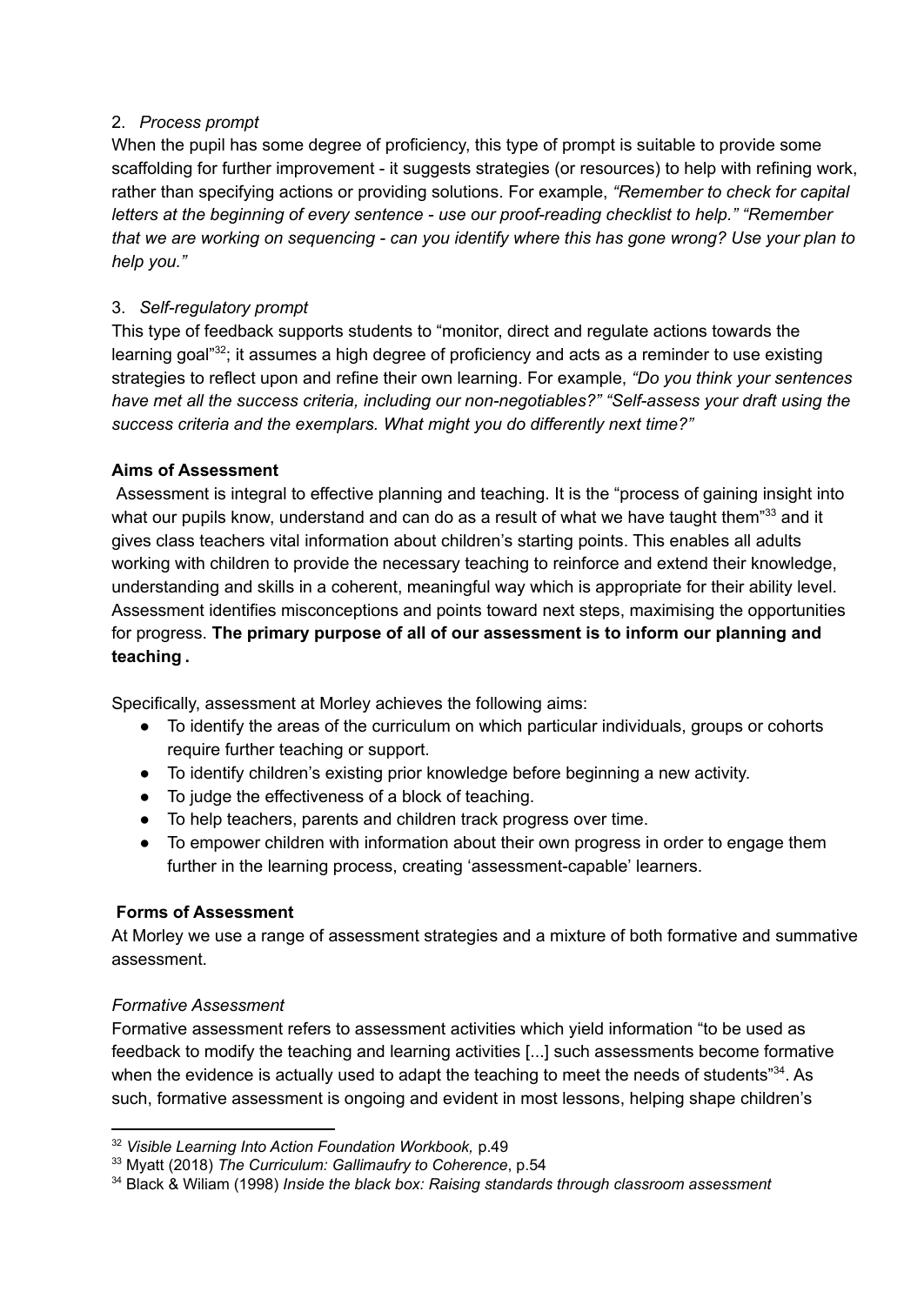understanding of the task or activity at the time. Careful planning, the sharing of learning objectives, pupil self-evaluation (including the use of success criteria and rubrics), targeted questioning and feedback all play an important role in formative assessment, which is often composed of informal observations made by school staff. Not all observations are recorded, as the teacher and teaching assistant will act on these assessments as and when necessary (often within the session or in the next lesson in the sequence of learning).

#### *Summative Assessment (formal tests)*

Summative assessments tend to take place at the end of an activity and demonstrate how much a child has understood about a topic.

National Statutory Tests (SATS) in English and Maths are currently taken at the end of Key Stage 1 and Key Stage 2. A statutory phonics assessment takes place in Year 1.

Additional standardised tests are used in Maths and Reading to provide additional evidence for assessing pupil progress. In some circumstances, teachers may use statistical tools to analyse data gathered from testing (such as measuring the effect size); it is important that *at least* a class of children are used as a sample group and that the tests are standardised in order for this analysis to be valid.

Alongside data from tests, teachers make overall summative judgements on pupils' achievements, based upon a range of evidence (including, for example, half-termly independent writing, assessed against a writing rubric). Assessment data is recorded on Target Tracker. The system is designed to be used for ongoing assessments against statements and for termly 'steps' updates. All teachers have a login which enables them to view, enter and analyse achievement data for their class, different groups and individual pupils.

*Short term assessments*: teachers need to know whether or not the children have learnt a specific objective in order to directly inform their next teaching. We encourage the children to be involved in this as self-assessment, setting short-term targets for themselves to address in the next lesson.

*Medium term assessmen*t: this is used to review progress over a unit of work, assessing a range of skills to set targets and priorities for teaching over the coming weeks and months.

*Long-term assessments*: both short and medium term assessments feed into summative assessments made on a termly basis and these are reported to parents on an annual basis.

#### **Passing on work and assessments to the next teacher**

All teachers have direct access to pupil achievement data through Target Tracker. This allows the teacher to look back at progress as well as attainment across all subjects. The use of Target Tracker to highlight achievement against 'key performance indicators' and additional criteria in English and Maths allows a teacher to view a pupil's particular strengths and areas for development as well as their overall achievement.